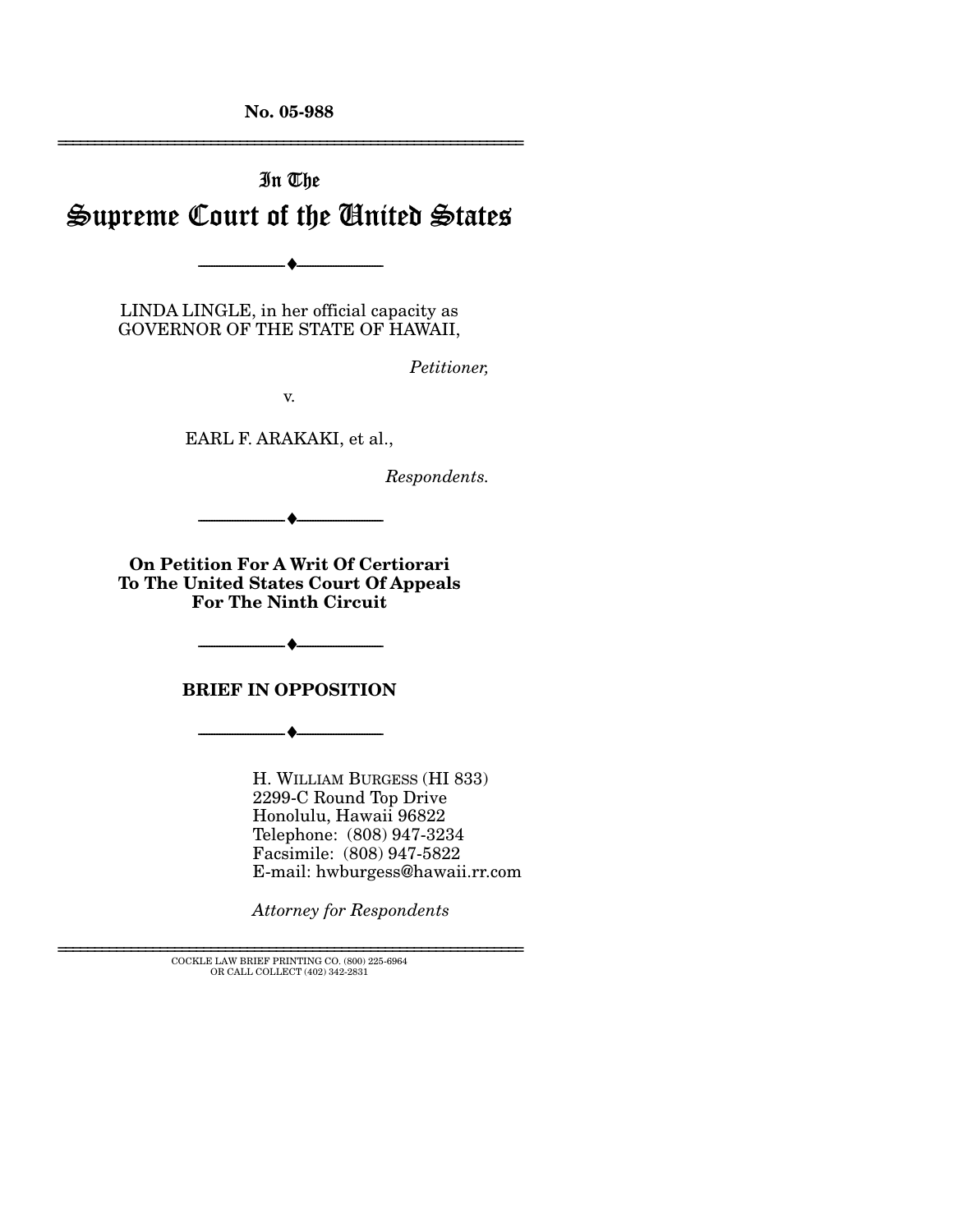#### **QUESTIONS PRESENTED**

 1. Whether this already long-delayed case, 4 years old and still enmeshed in litigating the threshold issue of standing, should be "held" further pending this Court's decision in *Daimler-Chrysler v. Cuno*.

 2. Whether the time has come for this Court, respondents' last hope for a just and speedy adjudication, to take charge, resolve the standing questions and allow this important case to move forward to judgment on the merits.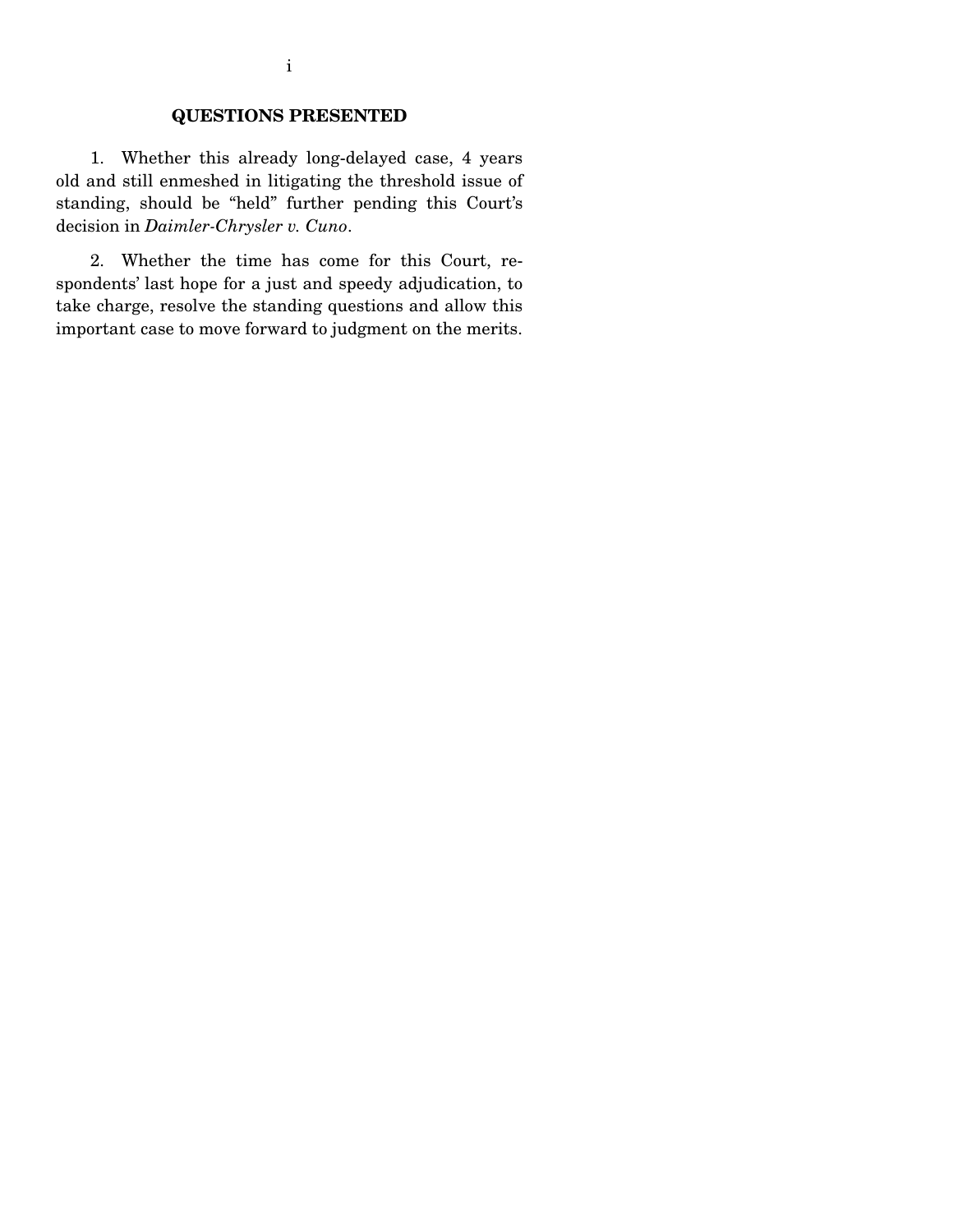# TABLE OF CONTENTS

# Page

| $\mathbf{i}$                                                                                                                                                                                         |                |  |  |
|------------------------------------------------------------------------------------------------------------------------------------------------------------------------------------------------------|----------------|--|--|
|                                                                                                                                                                                                      | $\mathbf{ii}$  |  |  |
|                                                                                                                                                                                                      | iii            |  |  |
|                                                                                                                                                                                                      | 1              |  |  |
| RESPONSE TO PERCEIVED MISSTATEMENTS                                                                                                                                                                  | 1.             |  |  |
| Respondents have standing, not "simply"<br>А.<br>because they pay taxes to the state," but be-<br>cause they are denied equal treatment which                                                        |                |  |  |
| causes injury to their pocketbooks                                                                                                                                                                   | $\mathbf{1}$   |  |  |
| Following annexation, Hawaiians' numbers<br>В.<br>increased steadily and they achieved political                                                                                                     | $\overline{4}$ |  |  |
| Admission Act §5(f) says "one or more". It does<br>C.<br>not require any additional special treatment<br>for native Hawaiians or for any one of the                                                  | $\overline{5}$ |  |  |
| D.<br>It is doubtful that the people of Hawaii<br>adopted the 1978 OHA amendments                                                                                                                    | $\overline{5}$ |  |  |
| E.<br>The OHA laws and HHCA deny respondents<br>the opportunity to compete for benefits on an<br>equal basis. They are able and ready to apply<br>if the state should cease using the racial classi- |                |  |  |
|                                                                                                                                                                                                      | 6              |  |  |
| REASONS FOR OPPOSING CERTIORARI ONLY<br>FOR THE ONE "STANDING" ISSUE                                                                                                                                 | 7              |  |  |
| REASONS FOR NOT "HOLDING" THE PETI-                                                                                                                                                                  | 8              |  |  |
|                                                                                                                                                                                                      | 10             |  |  |
|                                                                                                                                                                                                      |                |  |  |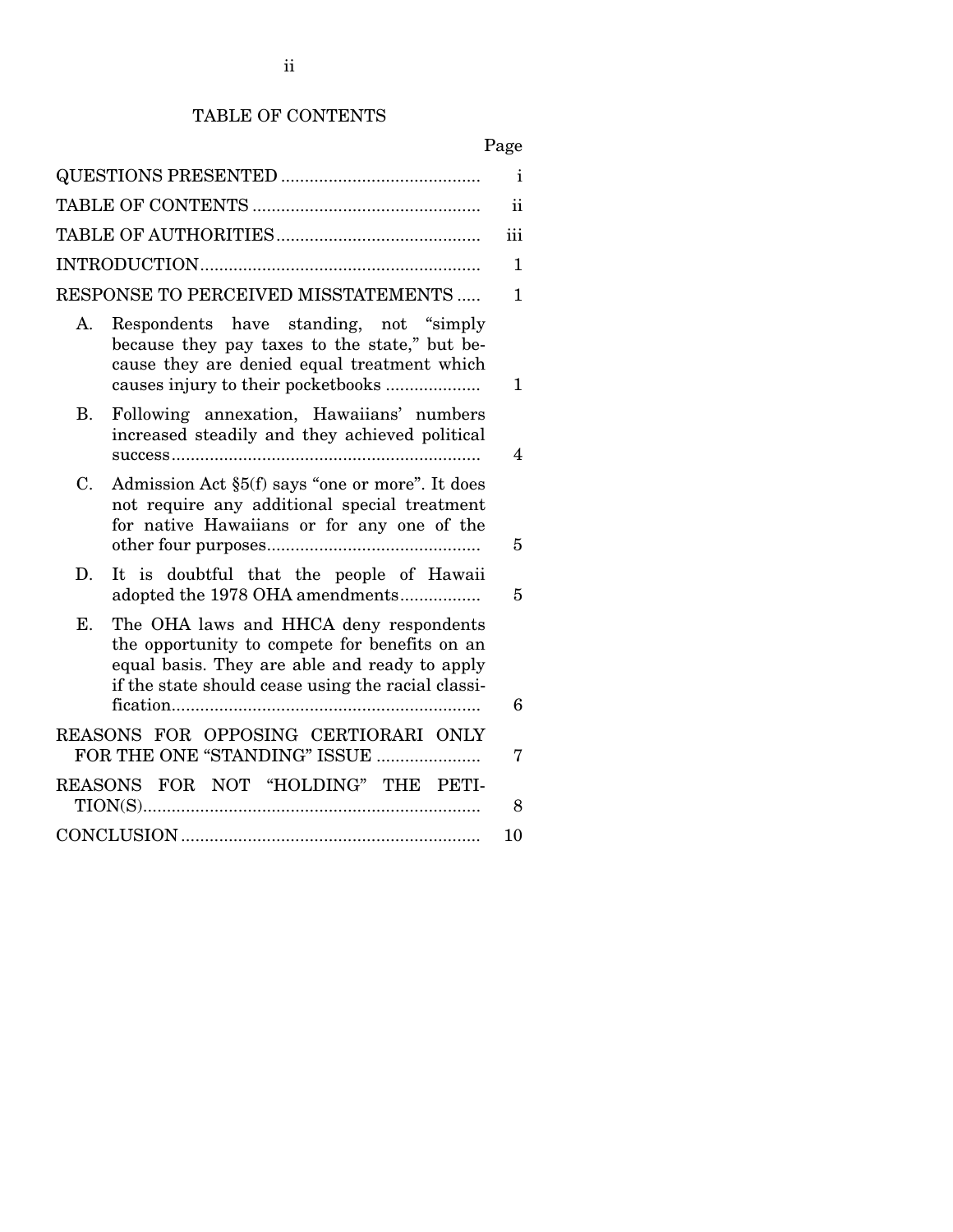# TABLE OF AUTHORITIES

## Page

### CASES

| Daimler-Chrysler v. Cuno, Nos. 04-1407 and 04-172  8, 9     |  |
|-------------------------------------------------------------|--|
| Doremus v. Board of Educ. of Borough of Haw-                |  |
|                                                             |  |
| <i>Hoohuli v. Ariyoshi, 741 F.2d 1169 (9th Cir. 1984) 2</i> |  |
| Lujan v. Defenders of Wildlife, 504 U.S. 555 (1992)  6      |  |
|                                                             |  |
|                                                             |  |

#### **STATUTES**

| Hawaiian Homes Commission Act, 42 Stat. 108 |  |
|---------------------------------------------|--|

# RULES

|--|--|--|--|

#### OTHER AUTHORITIES

| Hawaiian Sovereignty: Do The Facts Matter?   |  |  |  |
|----------------------------------------------|--|--|--|
|                                              |  |  |  |
|                                              |  |  |  |
| Robert C. Schmitt, Demographic Statistics of |  |  |  |
|                                              |  |  |  |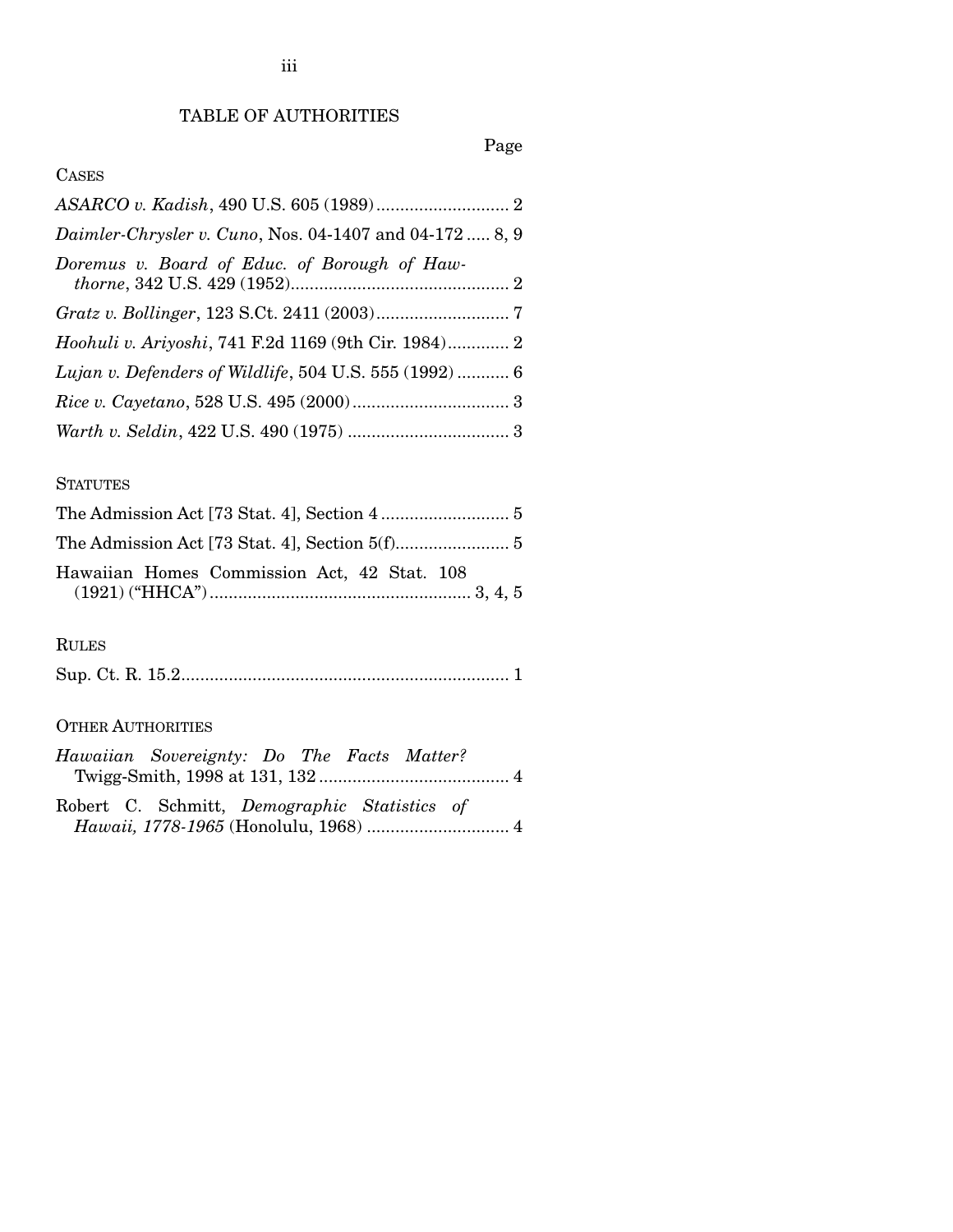#### **INTRODUCTION**

 Respondents are fourteen individual citizens of Hawaii and the United States of America who, as state taxpayers and beneficiaries of Hawaii's ceded lands trust, came to federal court four years ago, seeking relief from a broad and patently offensive regime of racial discrimination and breach of fiduciary duty by the State of Hawaii and its officials.

 Respondents have just filed a conditional crosspetition for certiorari and do not oppose, indeed they welcome, this Court's review of *all* the "standing" issues in this case.

 They oppose the granting of a writ of certiorari *only* to the petitioner and also oppose the request that this Court *hold* the petition(s) for certiorari in this case "pending this Court's ruling in the *Cuno* case." (See petition for certiorari, conclusion at 20, 21.)

 Mindful of the admonition in Sup. Ct. Rule 15.2, respondents point out and respond to perceived misstatements in the petition.

# --------------------------------- ♦ ---------------------------------

#### **RESPONSE TO PERCEIVED MISSTATEMENTS**

**A. Respondents have standing, not "simply because they pay taxes to the state," but because they are denied equal treatment which causes injury to their pocketbooks.** 

 The petition casts the "question presented" as whether state taxpayers have standing "simply because they pay taxes to the state."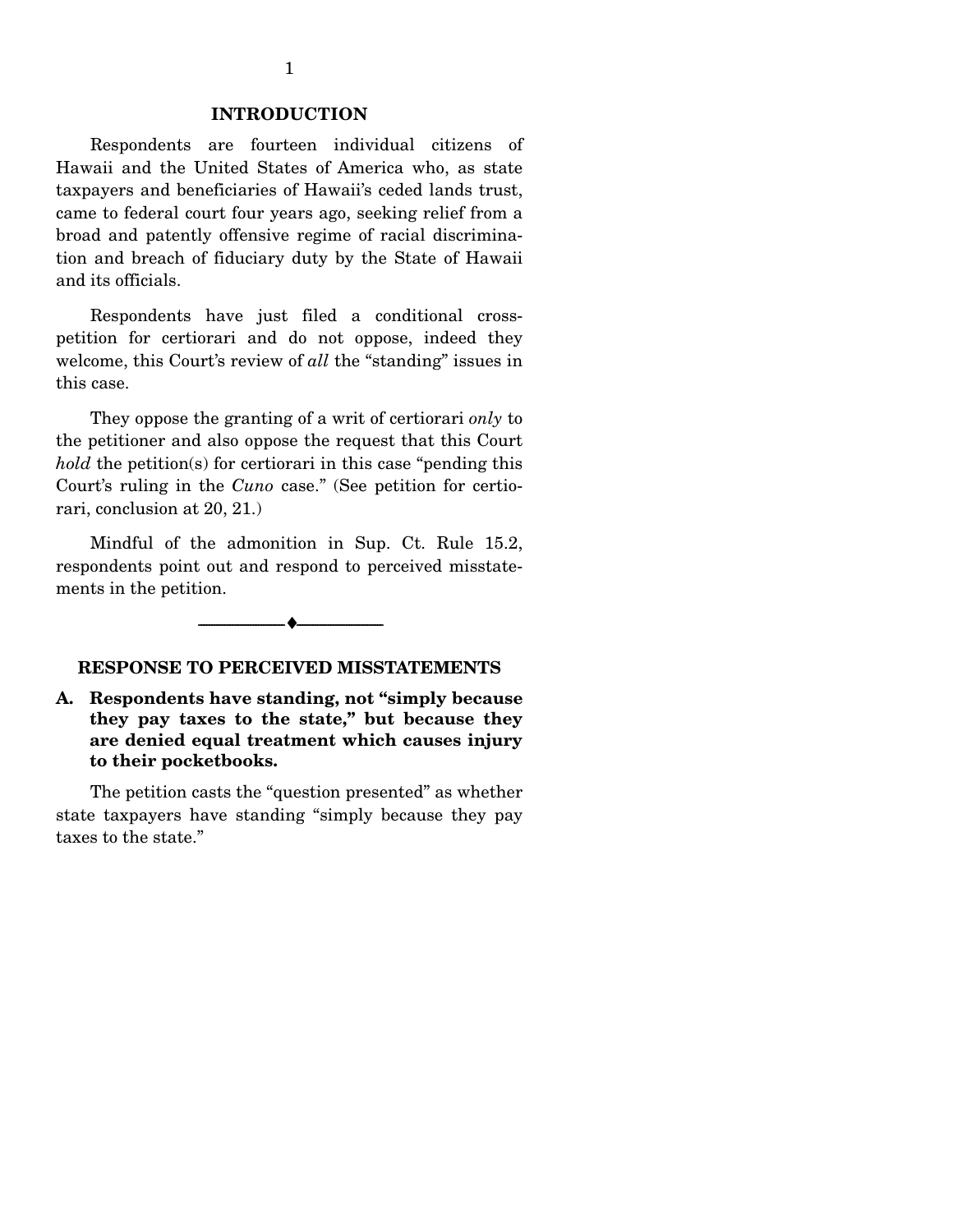Respondents never made such a claim. Rather, their complaint, as taxpayers, is that the state does not treat all taxpayers equally: It singles out respondents and other taxpayers similarly situated and denies them the benefit of the part of their taxes used exclusively for those of the favored racial ancestry. (See Complaint, Cross-Pet. App. 71, 101 and 104.) The aggregate injury to the state treasury and to the pocketbooks of respondents, and other taxpayers similarly situated, to date is over \$1 billion and is ongoing and escalating. (Cross-Pet. App. 16, 17 & 19.)

 Neither the trial court nor the court of appeals upheld respondents' standing as taxpayers "simply because they pay taxes to the state." Both cited the Ninth Circuit's leading case on state taxpayer standing, *Hoohuli v. Ariyoshi*, 741 F.2d 1169 (9th Cir. 1984), which relied on this Court's well-established rule in *Doremus v. Board of Education,* 342 U.S. 429, 434 (1952).

The party who invokes the power must be able to show, not only that the statute is invalid, but that he has sustained or is immediately in danger of sustaining some direct injury as a result of its enforcement, and not merely that he suffers in some indefinite way in common with people generally. (Internal citations omitted.)

. . .

 The taxpayer's action can meet this test but only when it is a good-faith pocketbook action.

 The question which petitioner seems to be asking, at 15, 16 of the petition, is whether, in light of Justice Kennedy's opinion in *ASARCO v. Kadish*, 490 U.S. 605, 613-14 (1989), *Doremus* is still good law. If so, that is a puzzling argument because the words of Justice Kennedy cited in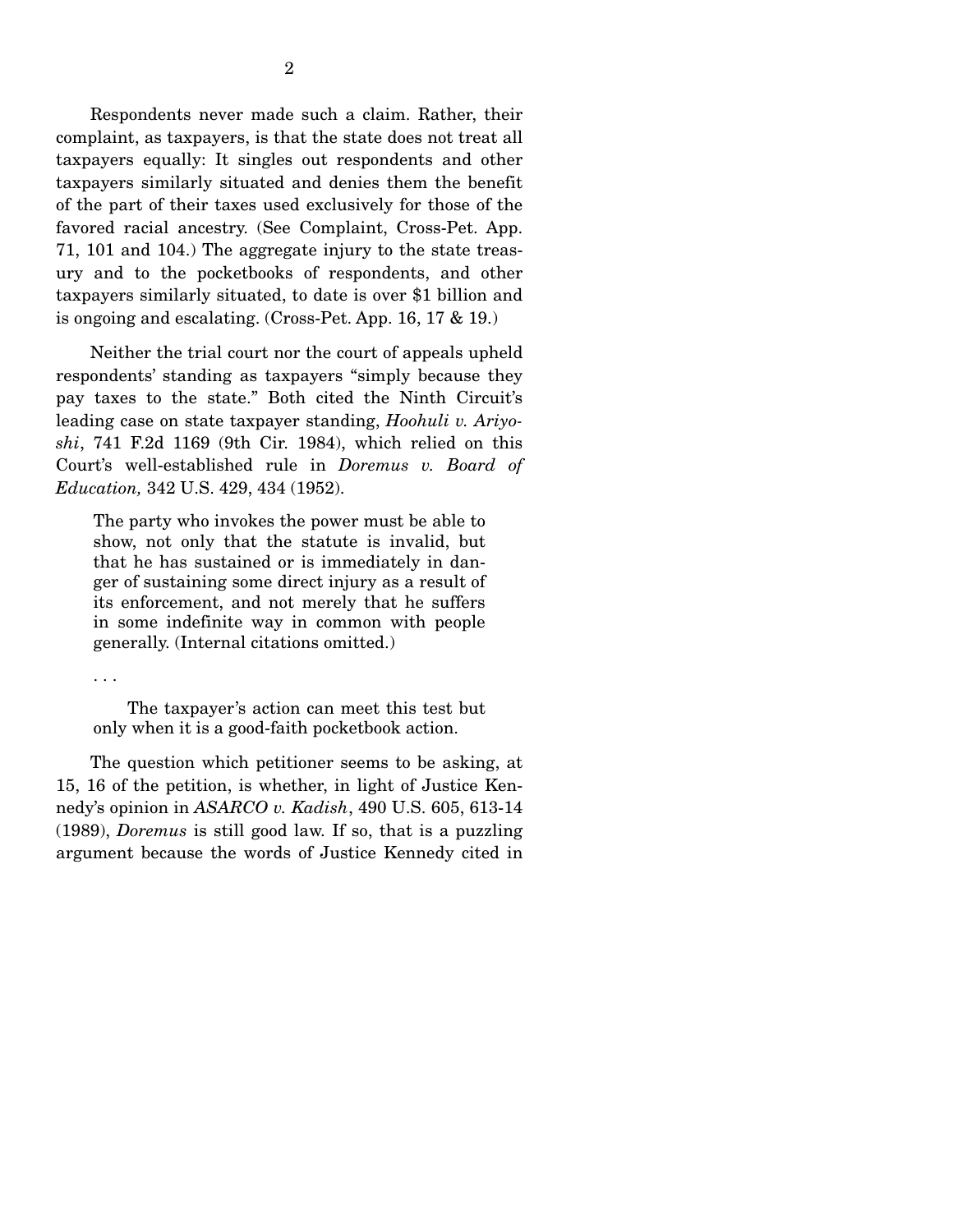the petition at 11, confirm that *Doremus* is alive and well and that state taxpayers who show a "direct injury," pecuniary or otherwise, do indeed have standing in federal court.

 However petitioner chooses to phrase the question, respondents welcome this Court's review, along with the other "standing" questions, of the state taxpayer claim as set out in the Complaint to judge whether it alleges a "good-faith pocketbook" injury. Consider, for example, these allegations of the complaint,

¶62.b. **Appropriations for OHA**<sup>1</sup>  **harm Plaintiffs as taxpayers**. . . . Although each Plaintiff's tax burden is increased by the appropriations to OHA, and the appropriations to pay principal and interest on bonds that generated funds that have been appropriated to OHA, each Plaintiff is denied any benefit of the portions set aside for "native Hawaiians" solely because of his or her ancestry, i.e., none of the Plaintiffs have the required one-half part of the favored racial ancestry. (Cross-Pet. App. 104.)

 See also Complaint ¶58, particularly d., for allegations of specific injury suffered by each plaintiff, as a taxpayer, resulting from implementation of the HHCA/DHHL laws. (Cross-Pet. App. 98-101.)

 As this Court teaches in *Warth v. Seldin*, 422 U.S. 490, 501 (1975), plaintiffs must allege a distinct and palpable injury even if it is shared by a large class of other

<sup>&</sup>lt;sup>1</sup> The State of Hawaii's Office of Affairs, established by HRS Chapter 10 to serve the interests of Hawaiians and native Hawaiians. These classifications have been held by the U.S. Supreme Court to be racial. *Rice v. Cayetano*, 528 U.S. 495, 514-516 (2000).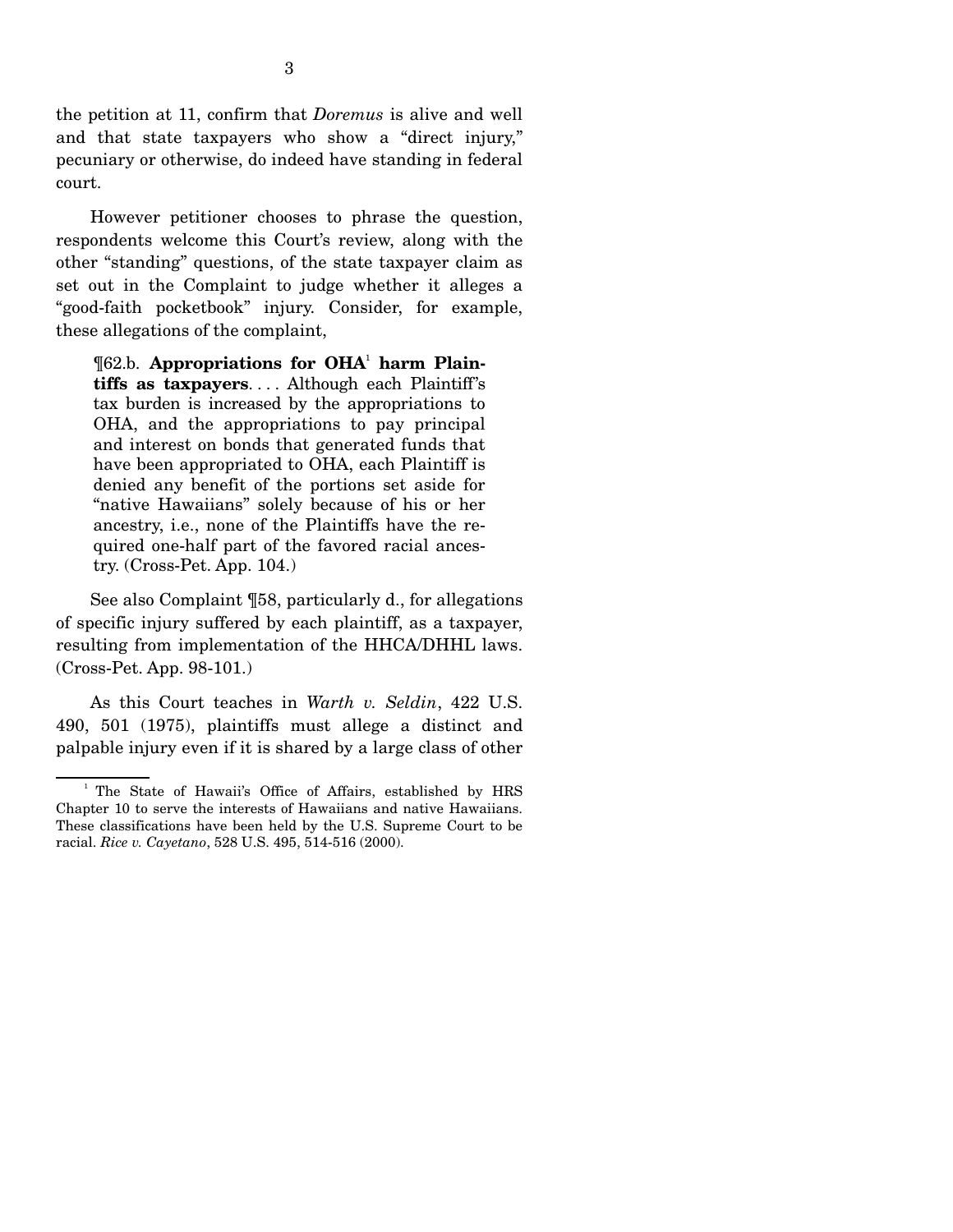possible litigants, but so long as this requirement is satisfied, may have standing to seek relief on the basis of the legal rights and interests of others and, indeed, may invoke the public interest in support of their claim.

#### **B. Following annexation, Hawaiians' numbers increased steadily and they achieved political success.**

 The petition asserts a litany of suffering leading to the enactment of HHCA in 1921, at page 4, paragraph 2, including, "drastic reductions in their native population" and "political disempowerment."

 It is true and sad that the Hawaiian population in Hawaii declined precipitously during the years of the Kingdom, but the historic fact is that it then reversed and rose steadily after annexation in 1898. (Schmitt, *Demographic Statistics of Hawaii, 1778-1965*, Cross-Pet. App. 7.) One of the benefits to Hawaiians after annexation was voting power they had never had under the monarchy. All of them became U.S. citizens and the male members of the Hawaiian population, like all other male citizens of America, gained the right to vote. Up until 1922, Hawaiians, representing the majority of voters, controlled the Hawaii Legislature. They continued until 1938 to be the largest bloc of voters. As late as 1927, Hawaiians held 46 percent of appointed executive positions in the territorial government and 55 percent of clerical and other government jobs. More than half of the judgeships and elective offices were filled by people of Hawaiian ancestry. *Hawaiian Sovereignty: Do The Facts Matter?* Twigg-Smith, 1998 at 131, 132.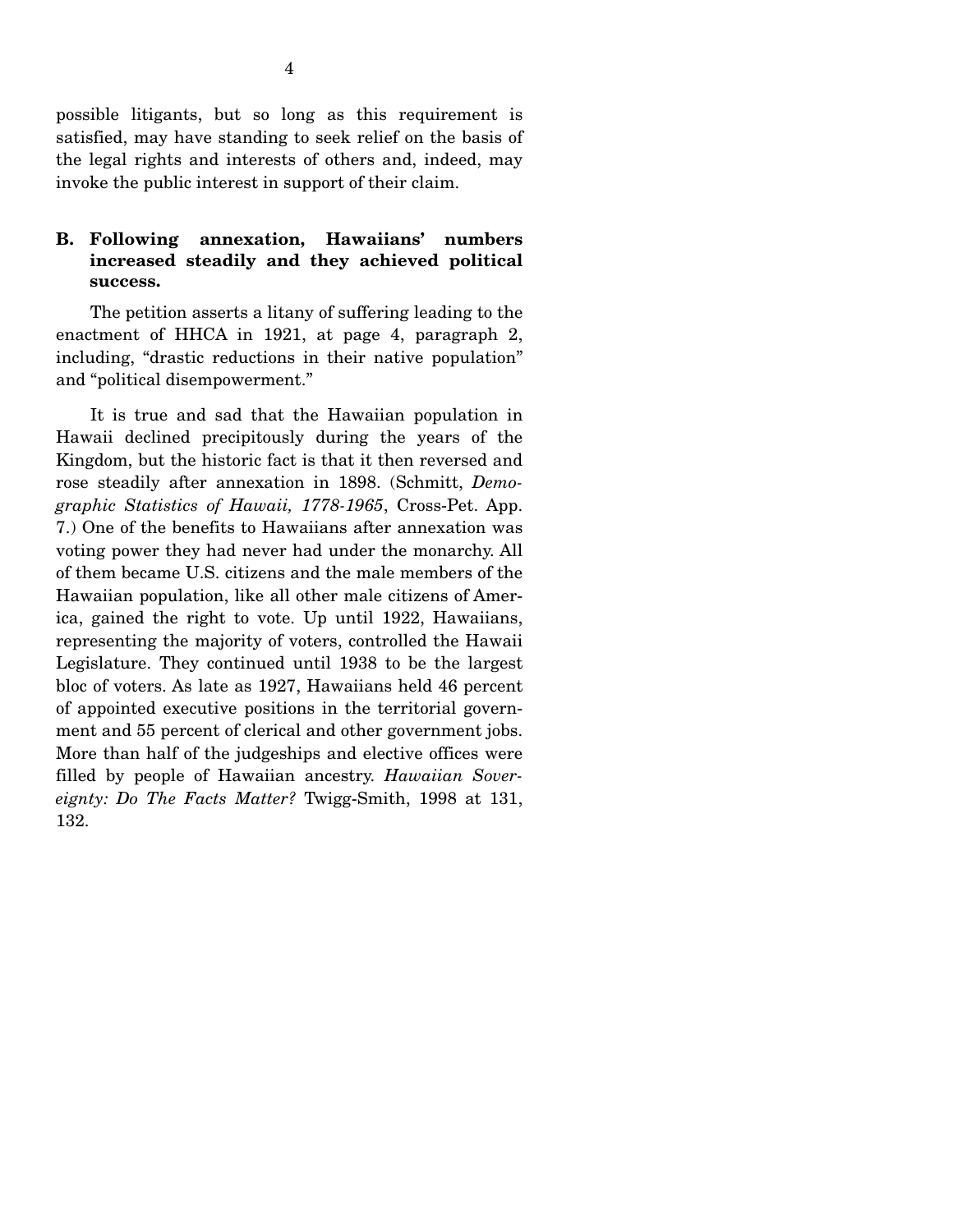#### **C. Admission Act §5(f) says "one or more". It does not require any additional special treatment for native Hawaiians or for any one of the other four purposes.**

 The petition asserts, at page 4, paragraph 3, that in 1959 Congress directed that the ceded lands be held in a public trust "for five purposes, including 'the betterment of the condition of native Hawaiians'", citing  $\S5(f)$  of the Admission Act. However §5(f) directed that the ceded lands be used for "one or more" of the five purposes. Other than the Hawaiian Homes Commission Act and the 200,000 acres of "available lands" under §4, nothing in the Admission Act required any of the ceded lands or their revenues to be used for "native Hawaiians" or for any one of the other four purposes.

#### **D. It is doubtful that the people of Hawaii adopted the 1978 OHA amendments.**

 At page 5, the petition says, "In 1978 the people of Hawaii amended the Hawaii Constitution to create an Office of Hawaiian Affairs (OHA) whose mission was to better the conditions of Native Hawaiians and native Hawaiians."

 As specified in the Complaint, ¶32 (Cross-Pet. App. 90) which must be accepted as true for purposes of standing and, in any event, is based on official election results, the 1978 votes were not tallied legally; 18,833 voters were disenfranchised; and it is doubtful that the required majority of the voters ratified the OHA amendments. (The time for election contests has long-passed, but it is nevertheless inaccurate to claim that the OHA amendments were adopted by the people of Hawaii.)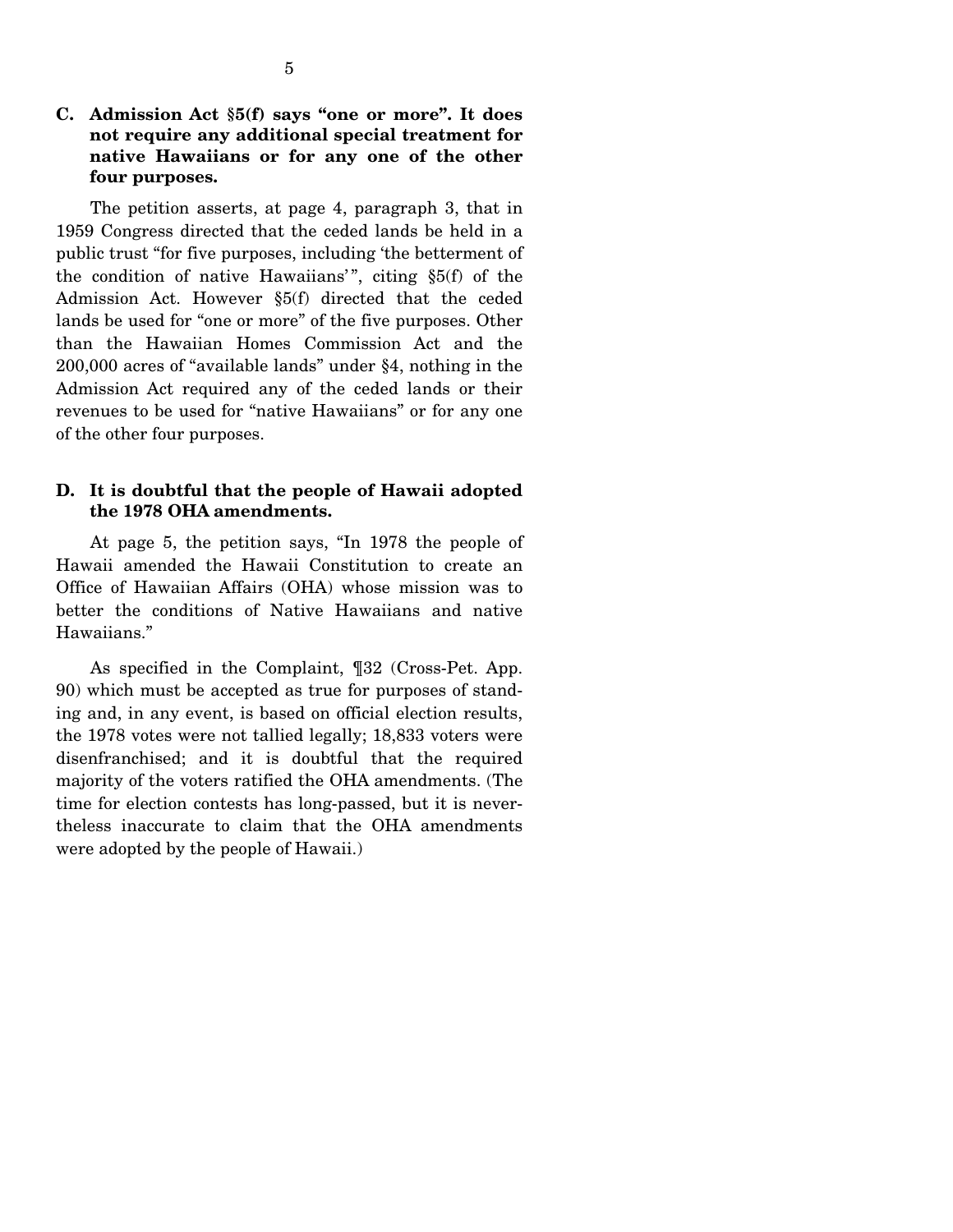**E. HHCA and the OHA laws deny to respondents absolutely and on exclusively racial grounds, the opportunity to seek and obtain valuable economic and educational benefits available through those agencies. They are able and ready to apply if the state should cease using the racial classification.** 

 The petition asserts at page 5 that plaintiffs did not allege that any of them applied for, or otherwise sought, or were even interested in, participating in these programs; at page 10, that they do not allege that they even desire, much less seek, any of the benefits; and again at page 19, that they don't seek the benefits.

 First, this Court in *Lujan v. Defenders of Wildlife*, 504 U.S. 555, 561 (1992) instructs that "At the pleading stage, general factual allegations of injury resulting from the defendant's conduct may suffice, for on a motion to dismiss we 'presum[e] that general allegations embrace those specific facts that are necessary to support the claim'".

 Second, the HHCA and the OHA laws deny plaintiffs the opportunity to apply and compete for benefits on an equal basis. The racial barrier is manifest on the face of the statute and it denies to them absolutely, without any room for waiver or individualized decision-making by state officials, the equal protection of the laws and causes each of them an injury in fact.

 Moreover, regardless of the fact that they have not actually applied for particular programs, each of them is "able and ready" to apply for benefits should the State cease to use race, i.e., excluding anyone who is not "native Hawaiian" or "Hawaiian". See, for example, the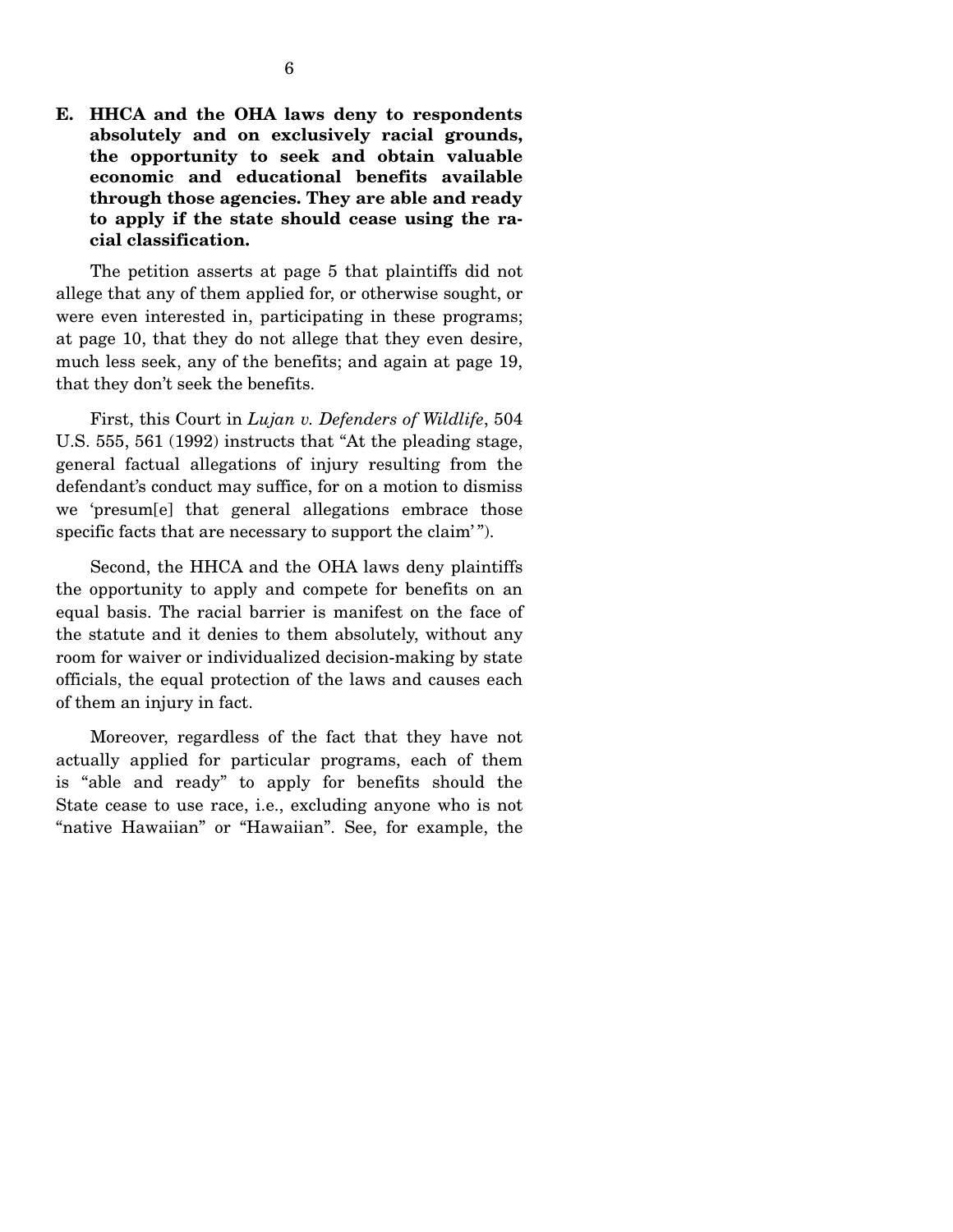Declaration of Donna Malia Scaff dated December 3, 2003 filed in the trial court with docket 326. (Respondent App. 1, *infra*.)

 See also *Gratz v. Bollinger*, 123 S.Ct. 2411, 2423 (2003) "Hamacher demonstrated that he was 'able and ready' to apply as a transfer student should the University cease to use race in undergraduate admissions. He therefore has standing to seek prospective relief with respect to the University's continued use of race in undergraduate admissions."

#### **REASONS FOR OPPOSING CERTIORARI ONLY FOR THE ONE "STANDING" ISSUE**

--------------------------------- ♦ ---------------------------------

 Further delays now would be particularly unfair to respondents who, as plaintiffs, endured 22 months of delays in the trial court. During all those months, plaintiffs were prevented from moving for, and being heard on, summary judgment on the merits while the trial court: considered and reconsidered standing issues raised by defendants; considered and reconsidered bifurcation issues raised by defendants; set a protracted hearing schedule over plaintiffs' objection; then, after exhaustive briefing, *sua sponte* continued the first round hearing over plaintiffs' objection; then *sua sponte* continued it again over plaintiffs' objection, this time ordering that the first round motions were "deemed withdrawn without prejudice subject to being refiled"; let the United States out, then brought it back in, then let it out again; struck plaintiffs' motion for partial summary judgment; and declined to issue an appealable standing order. Finally, 22 months after the suit was filed, the trial court granted the motion to dismiss on "political question" grounds, substantially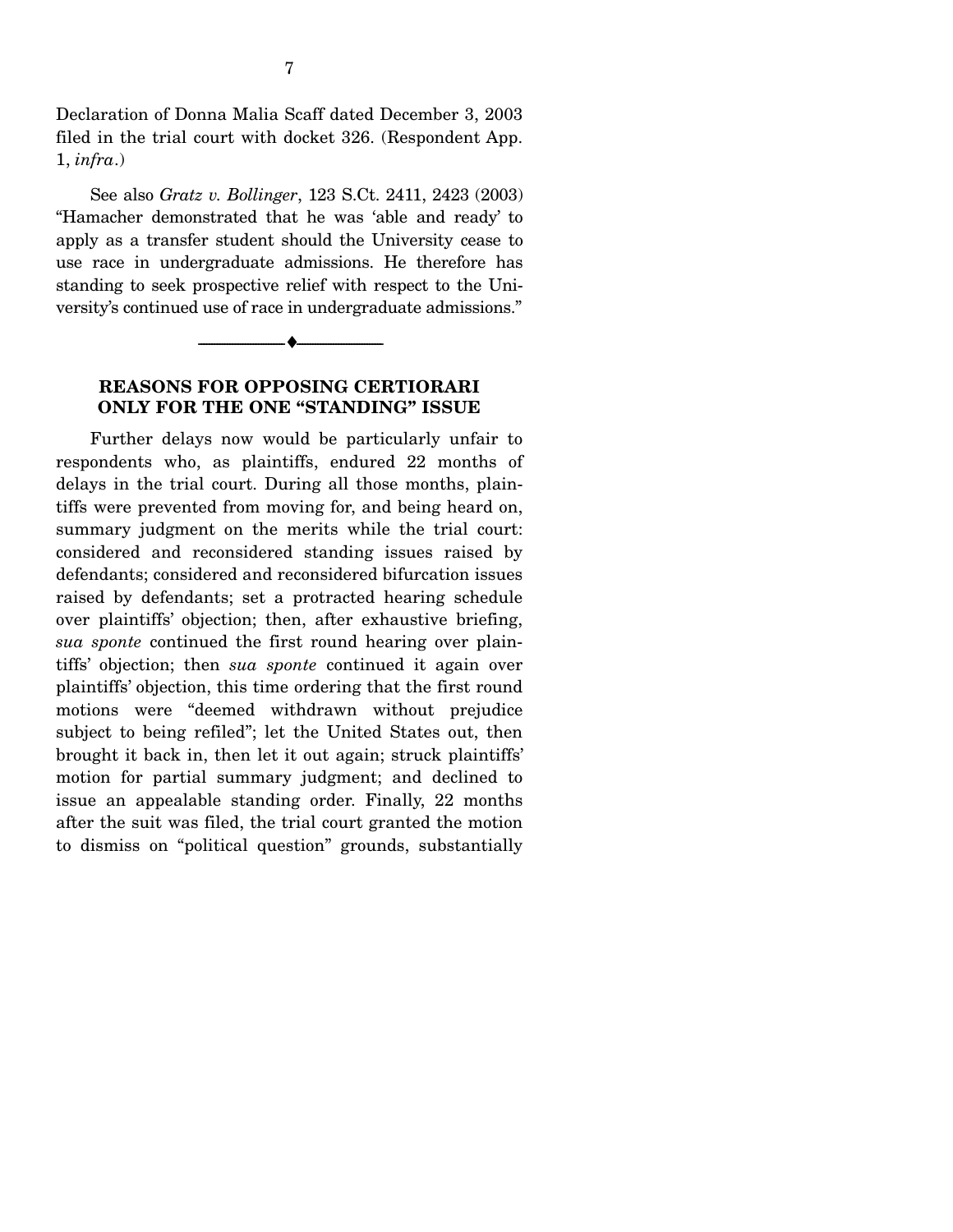the same motion the court had denied only 2 months and 4 days after the case was filed. (This is spelled out in itemized detail in Appellants' Opening Brief filed in the Ninth Circuit June 7, 2004, at 55-66, "V. TWENTY TWO MONTHS OF DELAY.")

 Piecemeal review of just the one "standing" issue raised by the petitioner would not only add further delay to this already unconscionably-delayed case, but might even foreclose indefinitely the practical ability of anyone in Hawaii to end the existing regime of invidious discrimination by the Hawaii state government and its officials.

 Justice in this case has been denied for 4 years. Respondents pray that this Court will take charge; grant a writ of certiorari to both the petitioner and the respondents/cross-petitioners; resolve all the standing questions; and allow this important case to move forward to judgment on the merits.

#### **REASONS FOR NOT "HOLDING" THE PETITION(S)**

--------------------------------- ♦ ---------------------------------

 *Daimler-Chrysler v. Cuno*, Nos. 04-1407 and 04-1724, was argued before this Court March 1, 2006 and may be decided in the ordinary course within the time frame that this Court will decide whether to grant certiorari in this case.

 It is conceivable that the decision there could provide some guidance here. For example, if this Court upholds Ms. Cuno's standing as a state taxpayer, it would indicate that respondents' state taxpayer standing should, even more so, be upheld and without the narrow restriction.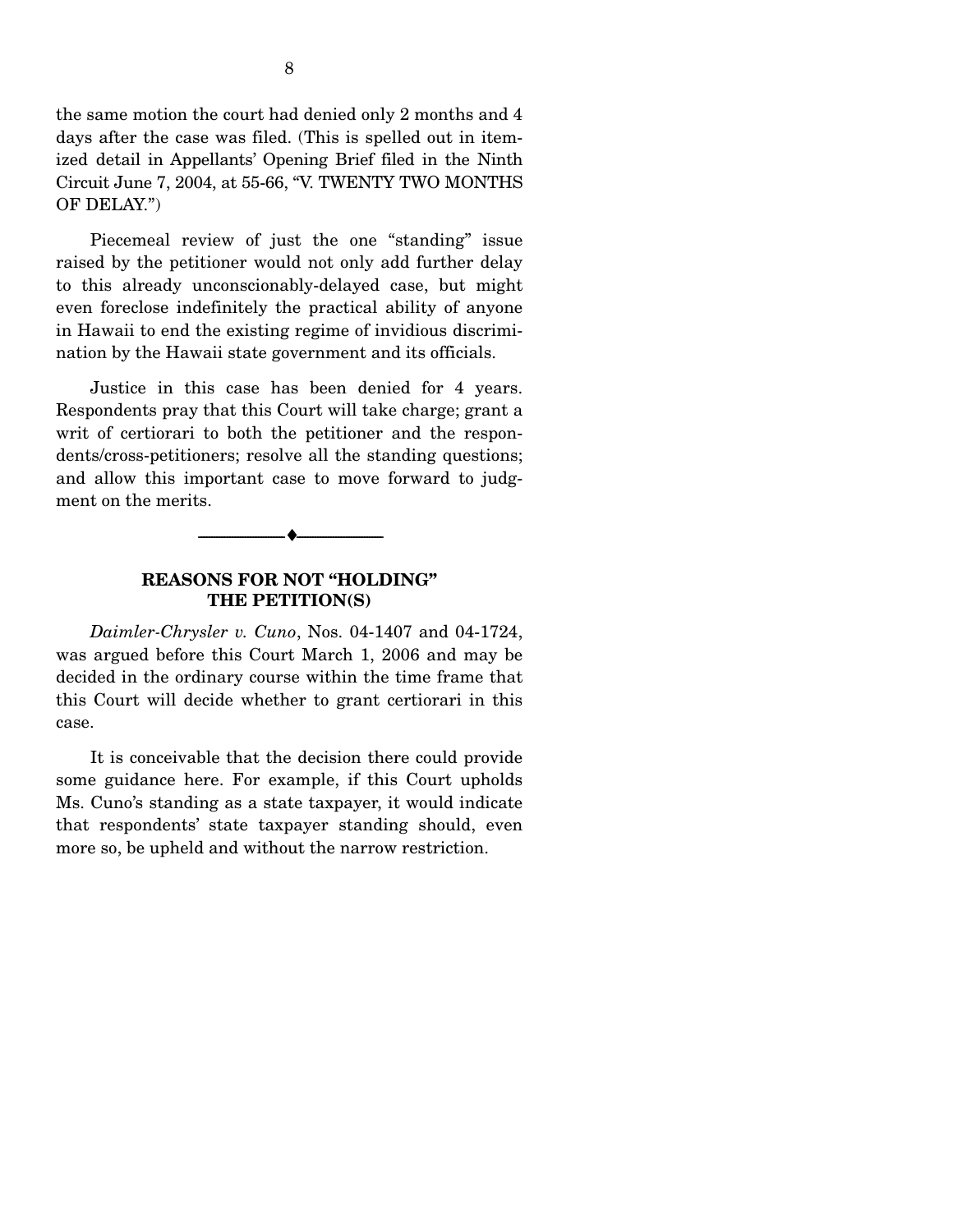taxes solely because of her or his race.

 Finally, and perhaps most important of all, respondents present a claim as trust beneficiaries and Ms. Cuno does not. The trust beneficiary claim is the major focus of respondents' conditional cross-petition for certiorari. The dismissal of the trust claim for lack of standing has repercussions not only for Hawaii's management of its 1.4 million acre ceded lands trust but for public trusts, charitable trusts and even private trusts across the United States and, perhaps throughout the world. The trial court's casual disregard of a trustee's duty of impartiality and duty not to comply with illegal trust terms, radically reduces the protection of beneficiaries basic to the law of trusts. The "heads-trustees-win, tails-beneficiaries-lose" reasoning by the court of appeals (Beneficiaries cannot sue the U.S. because it is not named as co-trustee; but since the U.S. retains power over the operation of the trust, it is an indispensable party; so the beneficiaries cannot sue the present trustee either. See Conditional Cross-Petition at 22.) is breathtaking in its rejection of the foundation of trust law, the trustee's duty of strict loyalty to the beneficiary. The existing decision in this case that trust beneficiaries *cannot even come into court* to seek equitable relief where the trustee blatantly violates its fiduciary duty, undermines trusts everywhere. This is a decision that justifies this Court's review, and soon.

--------------------------------- ♦ ---------------------------------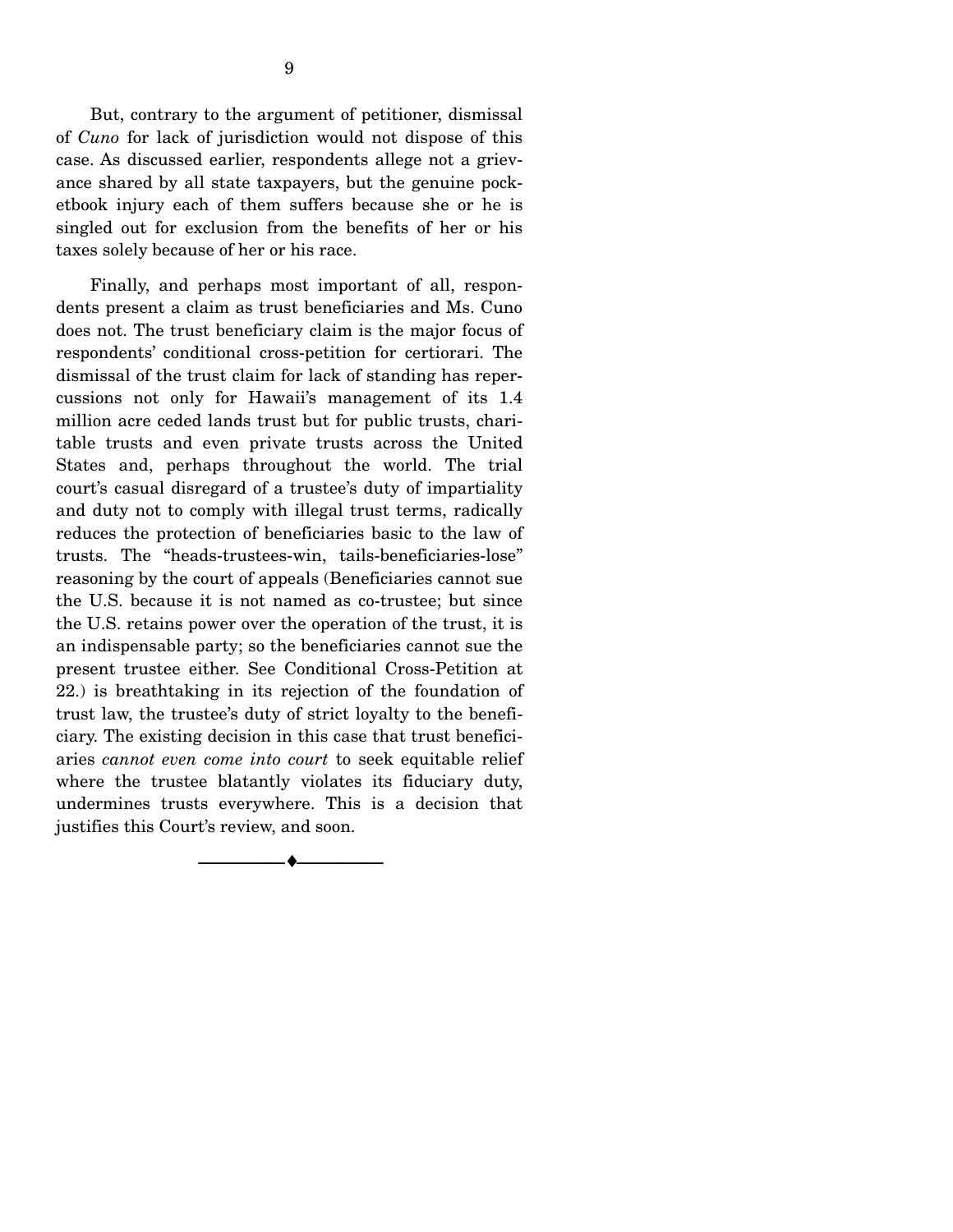10

### **CONCLUSION**

 The Court should grant both the petition and conditional cross-petition for writs of certiorari.

Respectfully submitted,

H. WILLIAM BURGESS (HI 833) 2299-C Round Top Drive Honolulu, Hawaii 96822 Telephone: (808) 947-3234 Facsimile: (808) 947-5822 E-mail: hwburgess@hawaii.rr.com

*Attorney for Respondents* 

March 7, 2006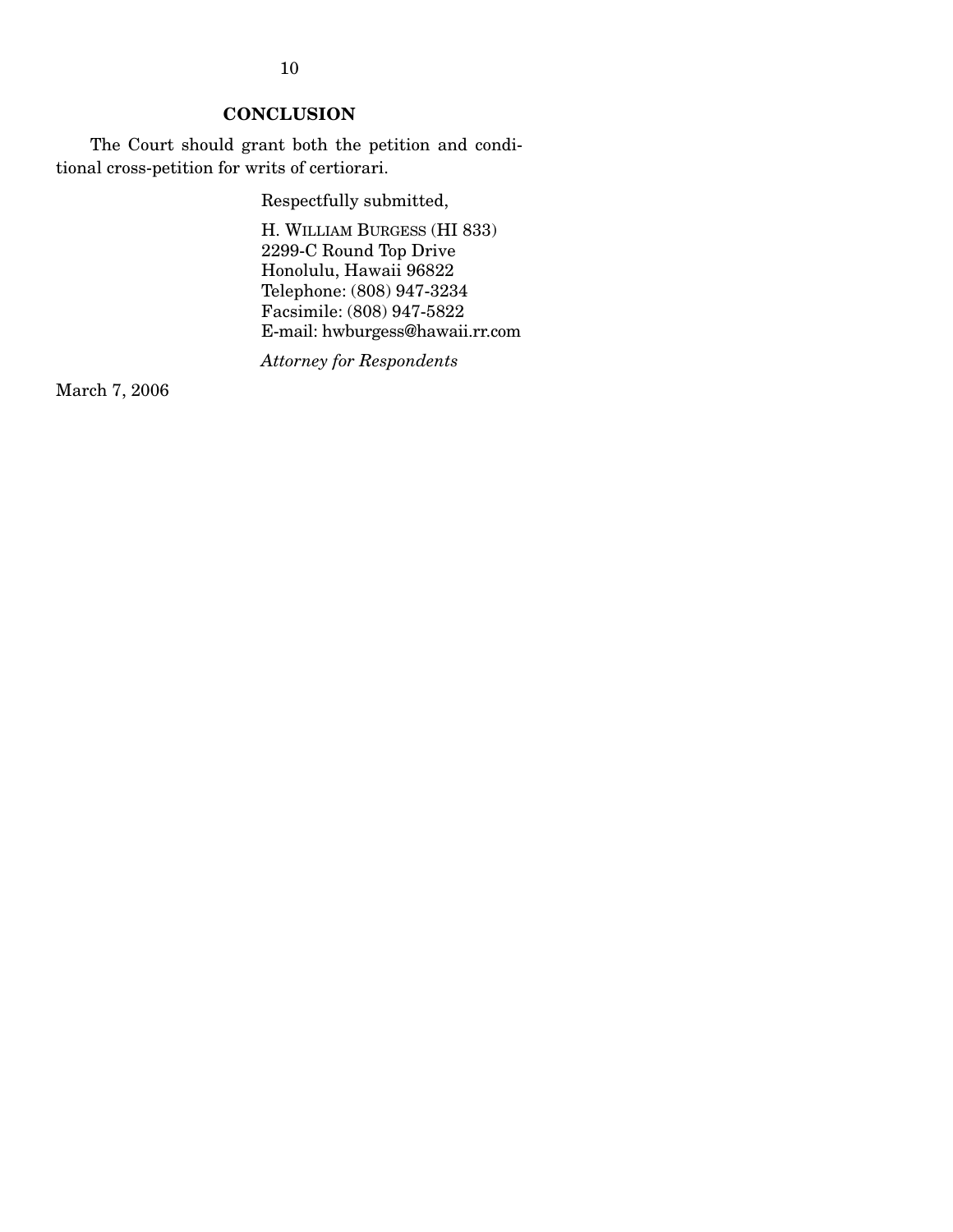App. i

# APPENDIX TO BRIEF IN OPPOSITION

Page

Declaration of Plaintiff Donna Malia Scaff filed December 3, 2003 in the District Court with Docket 326 ................................................................App. 1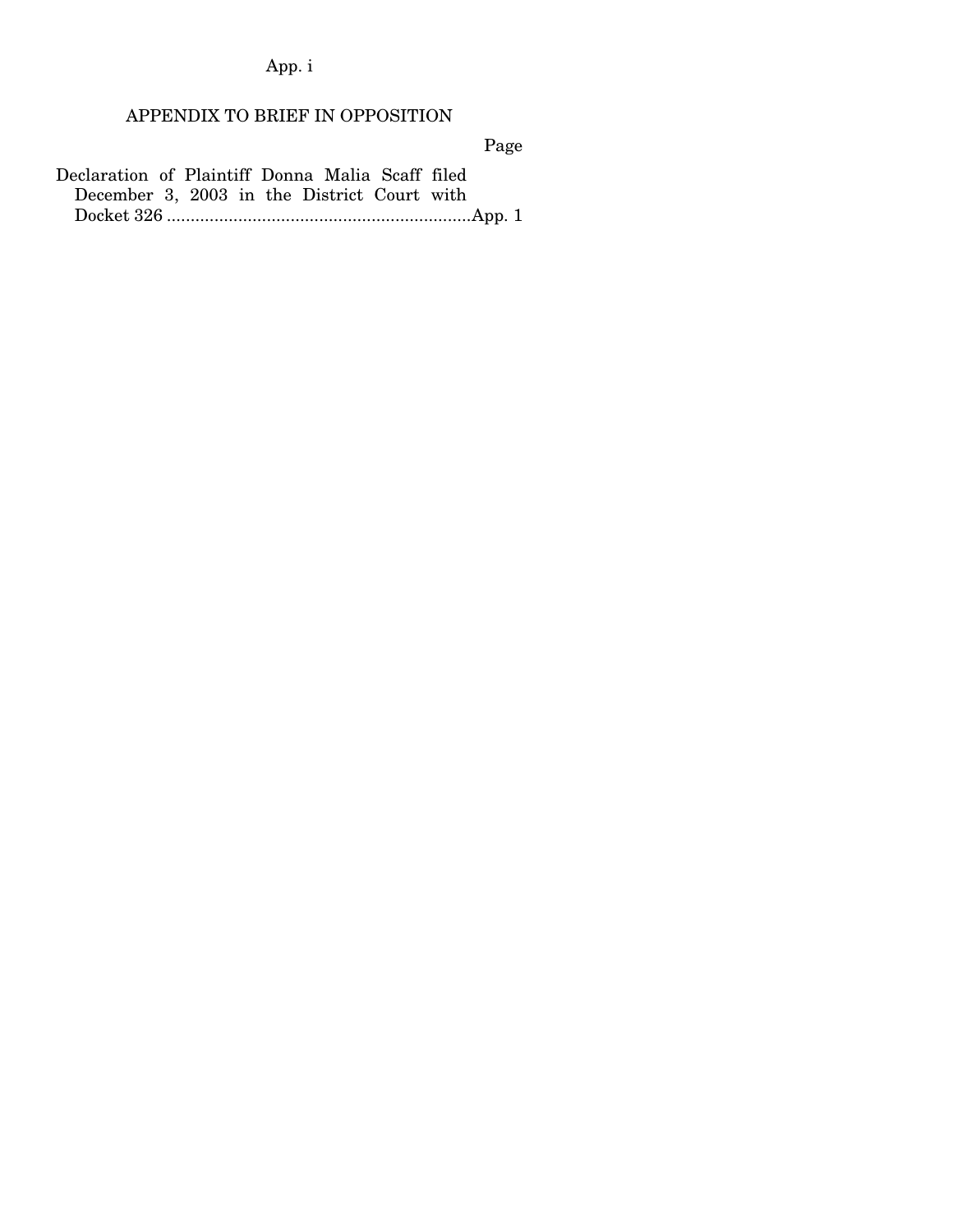#### App. 1

# UNITED STATES DISTRICT COURT DISTRICT OF HAWAII

| EARL F. ARAKAKI,      | ) CIVIL NO. 02-00139 SOM/KSC |
|-----------------------|------------------------------|
| et al.,               |                              |
| Plaintiffs            | ) DECLARATION OF PLAIN-      |
|                       | ) TIFF DONNA MALIA SCAFF     |
| V.                    | ) IN RESPONSE TO ORDER       |
| LINDA LINGLE, et al., | ) TO SHOW CAUSE DATED        |
| Defendants.           | <b>NOVEMBER 21, 2003</b>     |

#### DECLARATION OF PLAINTIFF DONNA MALIA SCAFF IN RESPONSE TO ORDER TO SHOW CAUSE DATED NOVEMBER 21, 2003

 1. I am a citizen, resident, inhabitant, registered voter, and taxpayer of the State of Hawai'i and of the United States and I am over the age of 18.

 2. I am an American of Hawaiian ancestry (37.5%) and Chinese, German and Okinawan ancestry (62.5%). I was born and raised on Molokai and have lived in Hawaii all my life.

 3. In this declaration, I use the term "Hawaiian" as it is defined in HRS § 10-2: any descendant of the people inhabiting the Hawaiian Islands in 1778. Under that definition, I am a "Hawaiian." I also use the term "native Hawaiian" as it is defined in HRS § 10-2 and the Hawaiian Homes Commission Act: any descendant of not less than one half part of the races inhabiting the Hawaiian Islands previous to 1778. Under that definition, I am not a "native Hawaiian."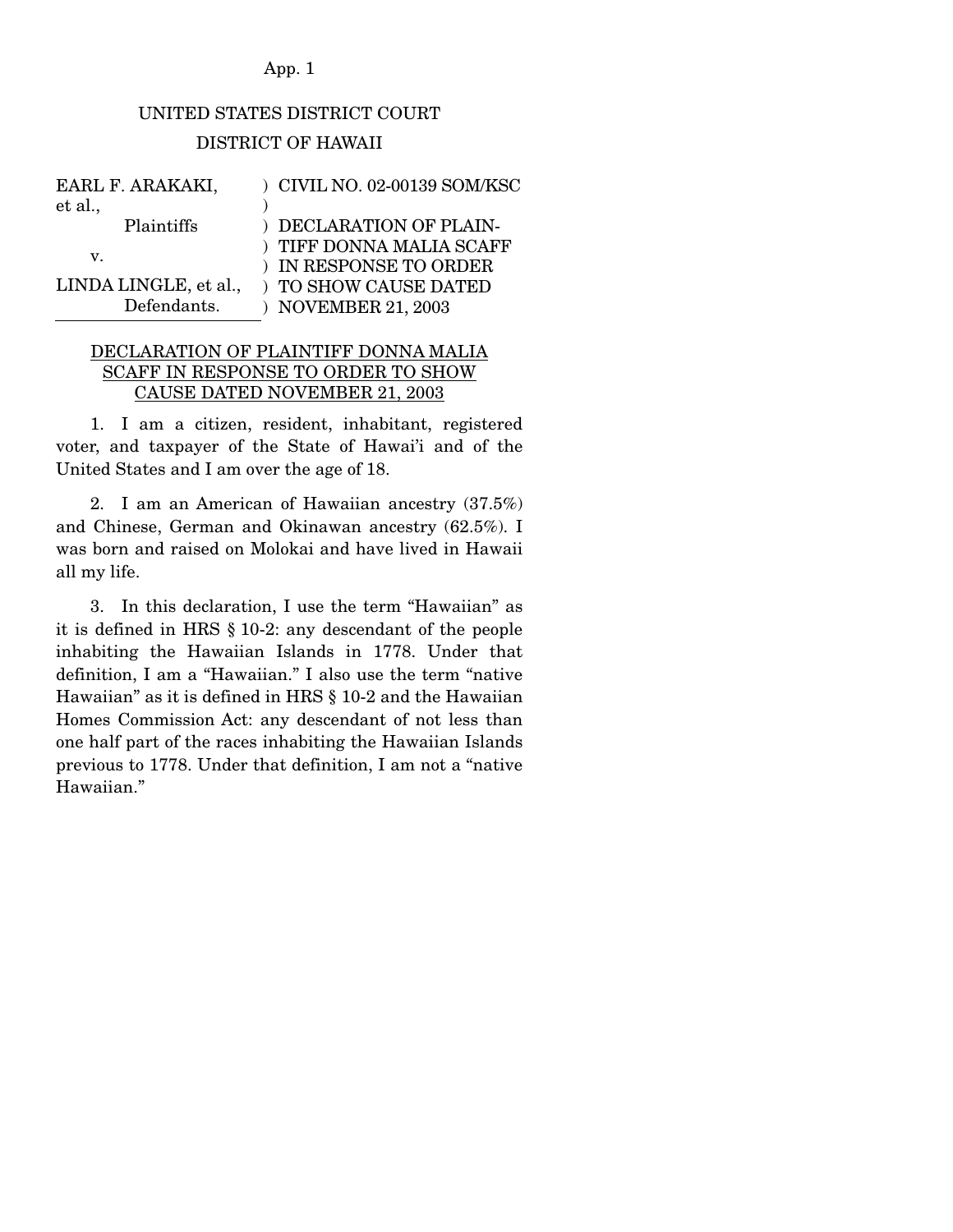4. **Appropriations for OHA for "native Hawaiians" harm me as a taxpayer.** Part of the State of Hawaii's tax revenues (including taxes I pay to the State of Hawaii) are appropriated to the Office of Hawaiian Affairs (OHA) for native Hawaiians and part also goes to pay principal and interest on bonds that generated funds that have been appropriated to OHA for native Hawaiians and part also goes to finance appropriations to OHA as a pro rata portion of funds derived from the public land trust for the betterment of conditions of native Hawaiians. The OHA laws require the OHA trustees to use funds appropriated for the betterment of conditions of native Hawaiians solely for the benefit of the racial class of native Hawaiians. If the State tax revenues (including taxes I pay) were not diverted to OHA for native Hawaiians, my taxes could be reduced or funding for programs that I could qualify for could be increased. Although my tax burden is increased by the appropriations to OHA for native Hawaiians and the appropriations to pay principal and interest on bonds that generated funds that have been appropriated to OHA for native Hawaiians, I am denied any benefit of those appropriations solely because of my ancestry, i.e., I do not have the required one-half part of the favored racial ancestry. I am injured in that I am denied the equal protection of the laws and I am forced to pay taxes for unconstitutional racially discriminatory programs which exclude me as a beneficiary.

 5. **Appropriations to or for OHA for "native Hawaiians", and OHA's retention and use of public funds only for "native Hawaiians", also injure me as a citizen.** The OHA laws deny me the opportunity to apply and compete for benefits from the funds held by OHA for native Hawaiians on an equal basis. The imposition of this